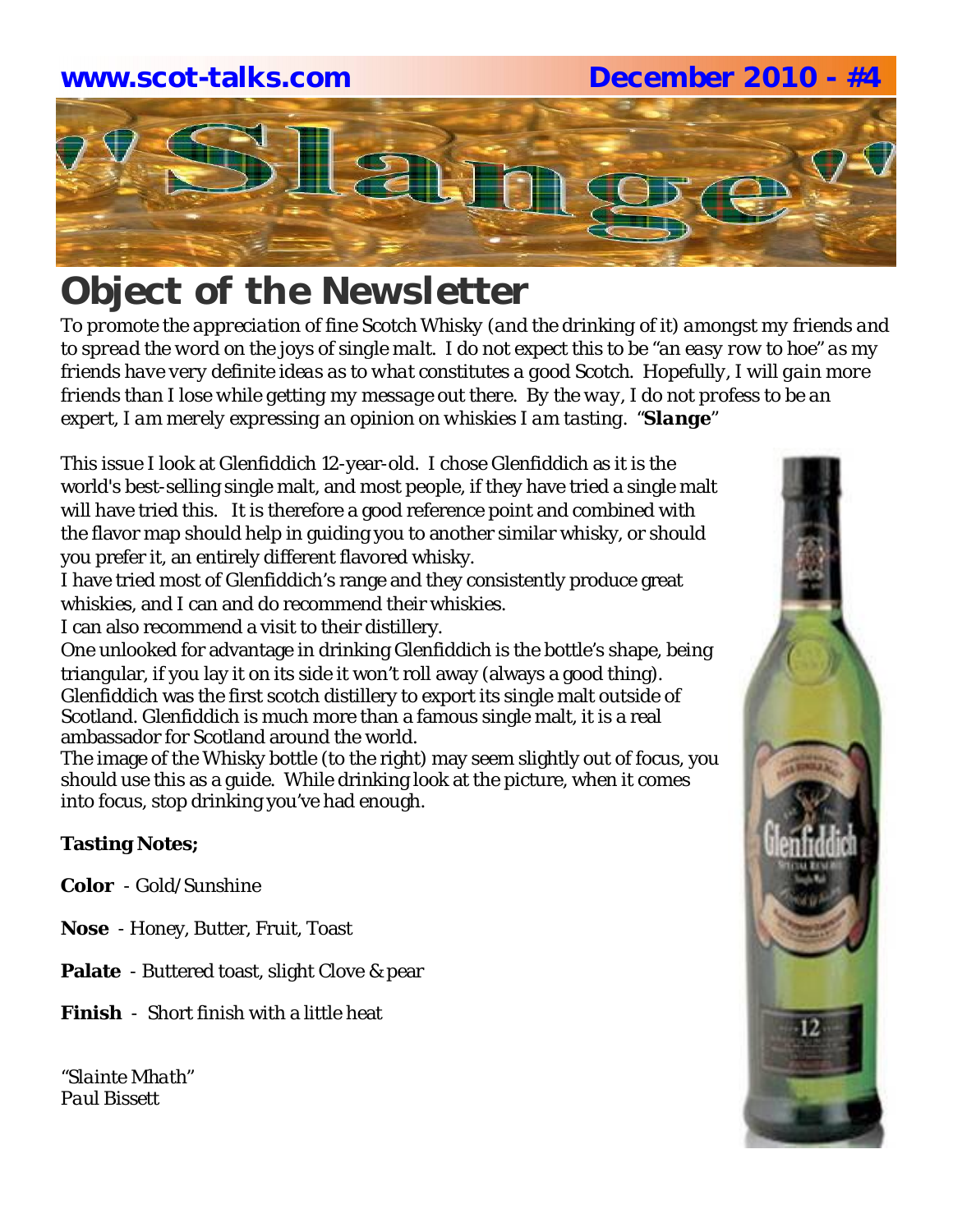### **www.scot-talks.com December 2010 - #4**



# **A wee bit of History**

The **Glenfiddich Distillery** is a Speyside single malt Scotch whisky distillery owned by William Grant & Sons in Dufftown, Scotland. Glenfiddich means *'Valley of the deer'* in Gaelic, hence the presence of a deer symbol on Glenfiddich bottles.

The Glenfiddich Distillery was founded in 1886 by William Grant in Dufftown, Scotland, in the valley of the River Fiddich. The Glenfiddich single malt whisky first ran from the stills on Christmas Day, 1887.

The whisky is the only Highland or Speyside Scotch whisky to be distilled, matured and bottled at a single distillery. Glenfiddich also uses a single source of natural spring water, from the Robbie Dhu springs.

Glenfiddich is matured in oak casks such as rum casks from Cuba (in the case of Gran Reserva), Bourbon whiskey barrels from America (Ancient Reserve), or sherry butts from Jerez in Spain.

Glenfiddich's whiskies have performed very well at international Spirit ratings competitions. The 12, 15, 18, and 21-year offerings have all rated well in the San Francisco World Spirits Competition and the Beverage Testing Institutes' reviews. The 15-year whisky has performed the best, receiving three double-gold medals (in four years) at the 2007-2010 San Francisco competitions and a score of 91 with the Beverage Testing Institute. Glenfiddich has won more medals at the International Wine & Spirits Competition and the International Spirits Challenge since 2000 than any other single malt Scotch whisky.



*The great Highland philosopher, Lachlan McLachlan, propounded a number of irrefutable laws of life, the universe and everything. His greatest observations were made after looking at the world through the bottom of a whisky glass. Here is the first of many that will be appearing in future newsletters;*

### *Lachlan's Laws* **;**

"Anything is possible if you don't know what you are talking about."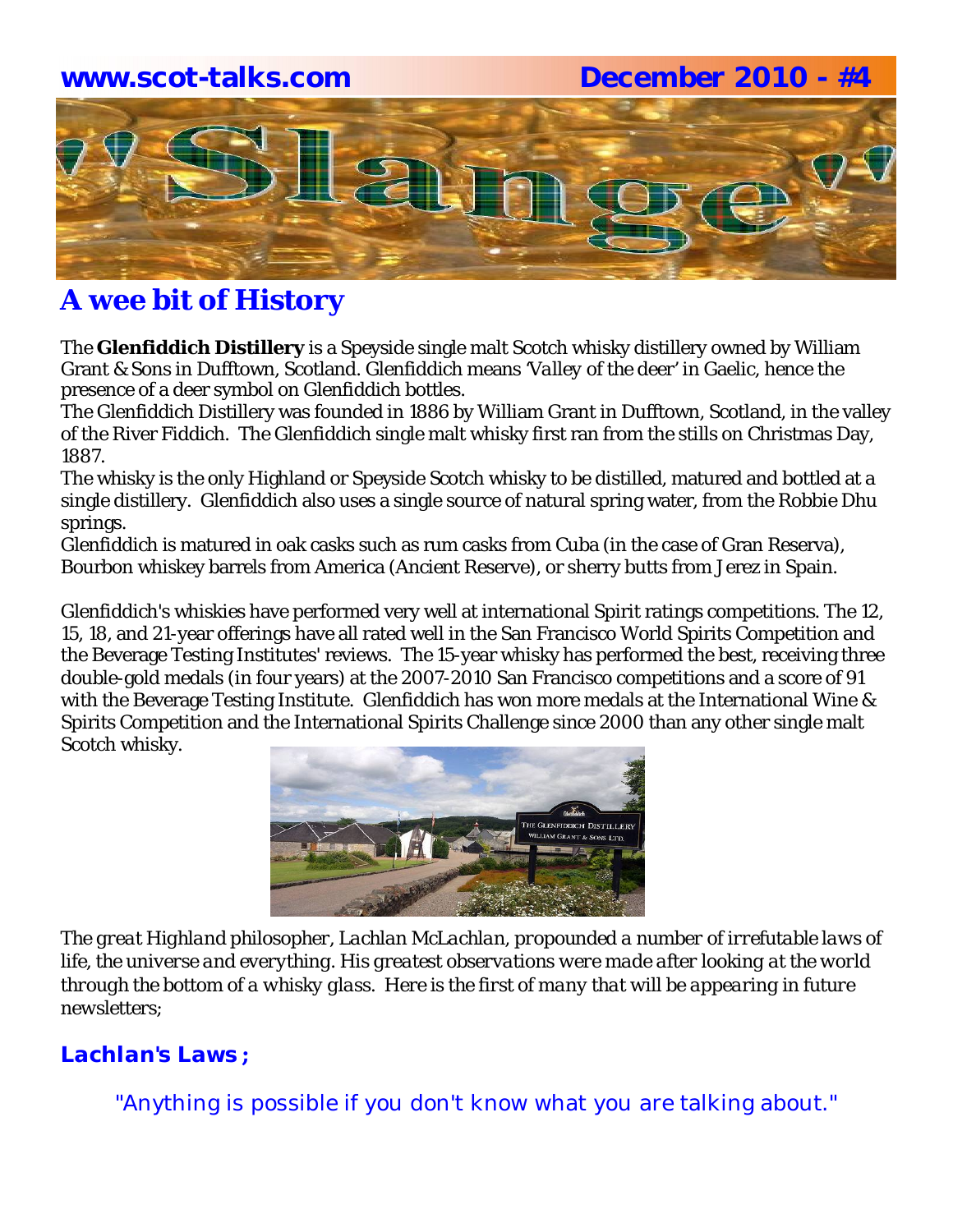

*Below is a simple guide to help you choose your single malt Whisky, and the flavor notes I get from it, hopefully you will get something similar. Being Scottish I recommend you find a likely candidate and try it in a bar before buying the whole bottle. With each issue of the newsletter I will add in another Whisky to the flavor map.* This issue; *Glenfiddich 12 year old***.** For more information on Glenfiddich go to http://www.glenfiddich.com